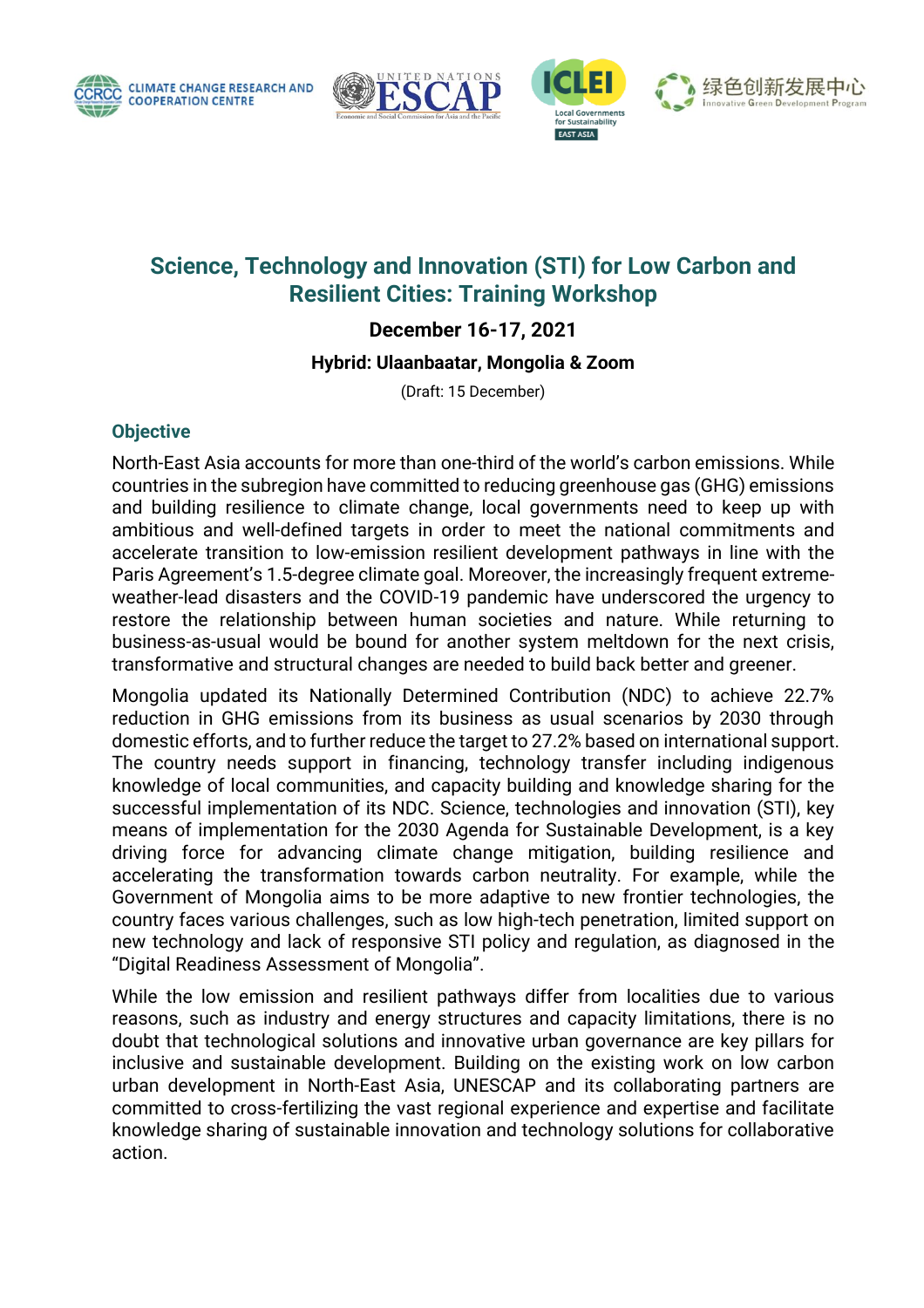





Developing low carbon resilient cities serves as an important pathway for realizing national and local mitigation targets while assuring growth and improving the quality of life. Hence, as part of the capacity building project developed by UNESCAP in collaboration with the Government of Mongolia, this training workshop aims to take a case-study based approach to introduce good practices emerged in and beyond North-East Asia on applying STI to achieve low-carbon and resilient development at local level.

#### **Outcomes**

- Introduce a general framework on STI for low carbon and resilient development.
- Share relevant good practices in different sectors for advancing sustainable, inclusive, and resilient societies through STI application.
- Raise awareness on technological and governance innovation for costeffective emission reduction and climate change adaptation.
- Respond to the priority needs of local stakeholders regarding:
	- Reducing GHG emissions and building climate resilient cities;
	- Improving the energy efficiency in public transportation and urban accessibility;
	- Integrating Nature-based Solutions (NbS) and adaptation strategies in urban planning, redevelopment and renewal;
	- Utilizing ICT and smart technologies to improve building energy performance; and
	- Applying innovative urban governance to support mid- to long-term transition.

#### **Expected participants**

40 participants physically participating and 35 participants joining online from Mongolia

#### **Organizers**

- Ministry of Environment and Tourism of Mongolia (MET)
- Climate Change Research and Cooperation Centre (CCRCC)
- United Nations Economic and Social Commission for Asia and the Pacific (UNESCAP)
- ICLEI Local Governments for Sustainability
- innovative Green Development Program (iGDP)

#### **Language**

English, Chinese, Korean and Mongolian simultaneous interpretation provided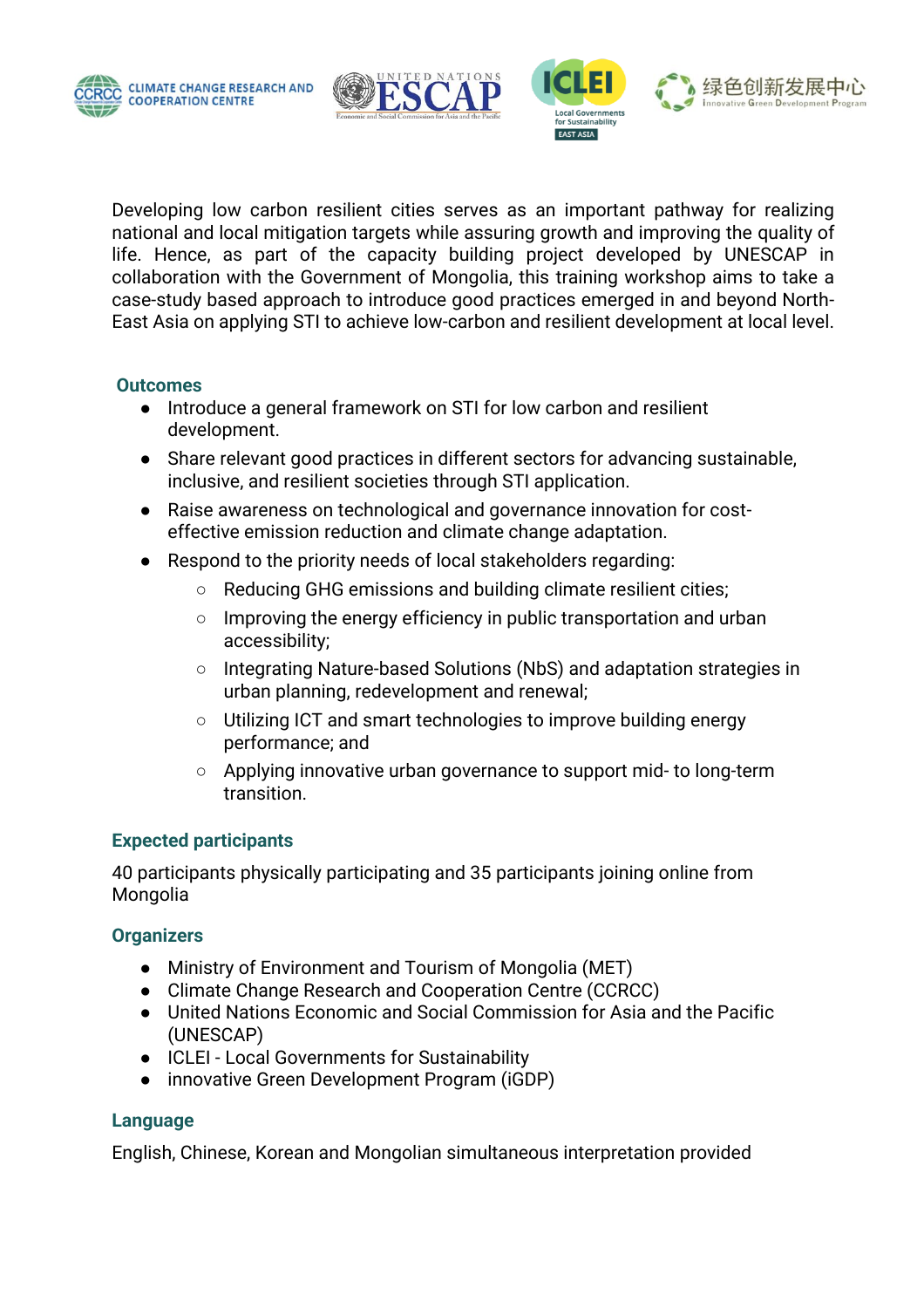







### **Platform**

| Zoom | https://us06web.zoom.us/j/85123235955?pwd=SCtlRFAvVzByd0t<br>VbUVNaGVYVVFNZz09 |
|------|--------------------------------------------------------------------------------|
|      | Meeting ID: 851 2323 5955<br>Passcode: 445643                                  |

## **Provisional program**

09:00 - 17:00 (GMT+8)// 10:00 - 18:00 (GMT+9), 16 - 17 December 2021

| Day 1 (GMT+8)                                               | Agenda                                                                                                                                                                                                                                                                                                                                                                                                                                                                                                 |
|-------------------------------------------------------------|--------------------------------------------------------------------------------------------------------------------------------------------------------------------------------------------------------------------------------------------------------------------------------------------------------------------------------------------------------------------------------------------------------------------------------------------------------------------------------------------------------|
| $09:00 - 09:30$<br>10:00 - 10:30 KST<br>$(30 \text{ mins})$ | <b>Registration</b><br>The meeting will be organized in hybrid format. Participants<br>$\bullet$<br>who attend in person will need to register at the meeting<br>venue, following social-distancing requirements.<br>Housekeeping for on-site and zoom participants.<br>$\bullet$<br>Participants are encouraged to actively participate and<br>$\bullet$<br>reflect their views throughout the workshop on how some of<br>the case studies can be replicable and transferred to the<br>local context. |
| <b>Moderator</b>                                            | Ms. Davaasambuu U., Climate Change Research and<br><b>Cooperation Centre of Mongolia</b>                                                                                                                                                                                                                                                                                                                                                                                                               |
| $09:30 - 10:00$<br>10:30 - 11:00 KST<br>$(30 \text{ mins})$ | <b>Welcoming remarks</b><br>[EN] Mr. Ganbold Baasanjav, Head of UNESCAP East and<br>$\bullet$<br><b>North-East Asia Office</b><br>[MN] Ms. Ariuntuya D., Senior officer of International<br>Cooperation Division, Ministry of Environment and Tourism<br>of Mongolia<br>[EN] Mr. Yeruult, Director of Climate Change Research and<br><b>Cooperation Centre of Mongolia (CCRCC)</b><br><b>[EN] Mr. Shu ZHU, ICLEI East Asia Regional Director</b>                                                       |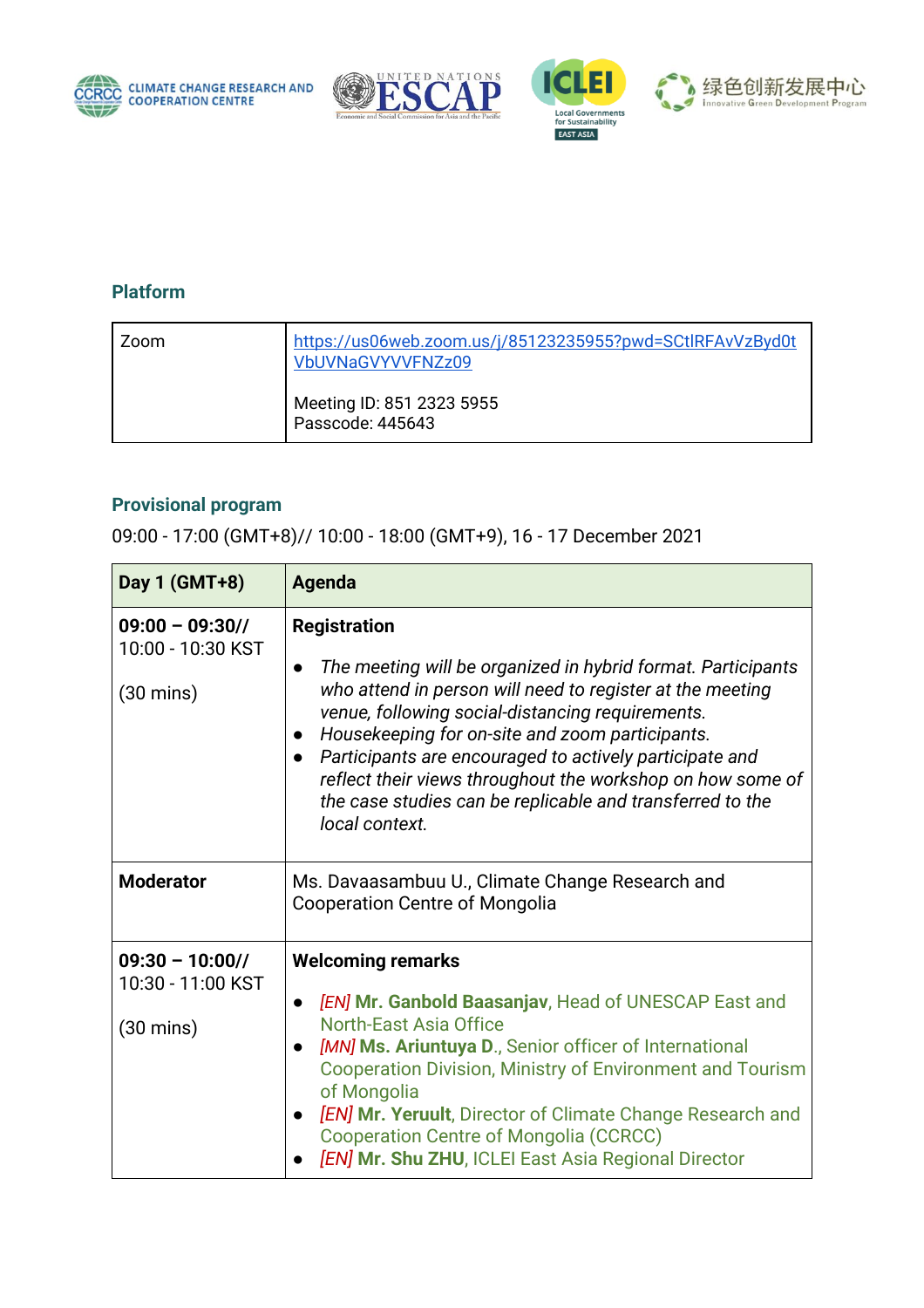







| <b>Moderator</b>                     | Ms. Beatrice Chng, Program Manager, ICLEI East Asia                                                                                                                                                                                                                                                                                              |
|--------------------------------------|--------------------------------------------------------------------------------------------------------------------------------------------------------------------------------------------------------------------------------------------------------------------------------------------------------------------------------------------------|
| $10:00 - 10:10$<br>11:00 - 11:10 KST | Ice-breaking                                                                                                                                                                                                                                                                                                                                     |
| $(10 \text{ mins})$                  | Online interactive tool will be used to encourage active<br>participation among workshop attendees                                                                                                                                                                                                                                               |
| $10:10 - 10:40$<br>11:10 - 11:40 KST | Session 1: The role of STI in building low-carbon and resilient<br><b>cities</b>                                                                                                                                                                                                                                                                 |
| $(30 \text{ mins})$                  | This session will introduce a conceptual framework and<br>emerging technologies in key sectors to provide the<br>participants an overview on STI as a means of implementation<br>and source of solution to low-carbon resilient urban<br>development. In addition, a presentation from Mongolia is<br>invited to set the scene for the training. |
|                                      | Speakers:                                                                                                                                                                                                                                                                                                                                        |
|                                      | [EN] Introductory presentation by Ms. Qian Cheng,<br>Associate Environmental Affairs Officer, ESCAP (15 mins)<br>[MN] Introductory presentation by Ms. Bolortuya., Head of<br>$\bullet$<br>the Nature Resource Division of Environmental<br>Department of Ulaanbaatar City, Mongolia (15 mins)                                                   |
| $10:40 - 12:10$<br>11:40 - 13:10 KST | <b>Session 2: Innovative tools for urban planning</b>                                                                                                                                                                                                                                                                                            |
| $(90 \text{ mins})$                  | This session will introduce two case studies on the application<br>of ICT technologies to support citizens and local communities to<br>be informed and engaged in urban planning processes as well<br>as the planning process of a housing complex to reduce the<br>building energy consumption to lower local GHG emissions.                    |
|                                      | Speakers:<br>[EN] Data-informed urban planning in Singapore, Mr.<br>Daniel Hii, Research Fellow, School of Design and<br>Environment, National University of Singapore (30 mins)<br>[EN] Low-Carbon Projects in Korea, Ms. Myoungju LEE,<br>$\bullet$<br>Chief, Zero Energy Architecture Center, Myongji University<br>$(45 \text{ mins})$       |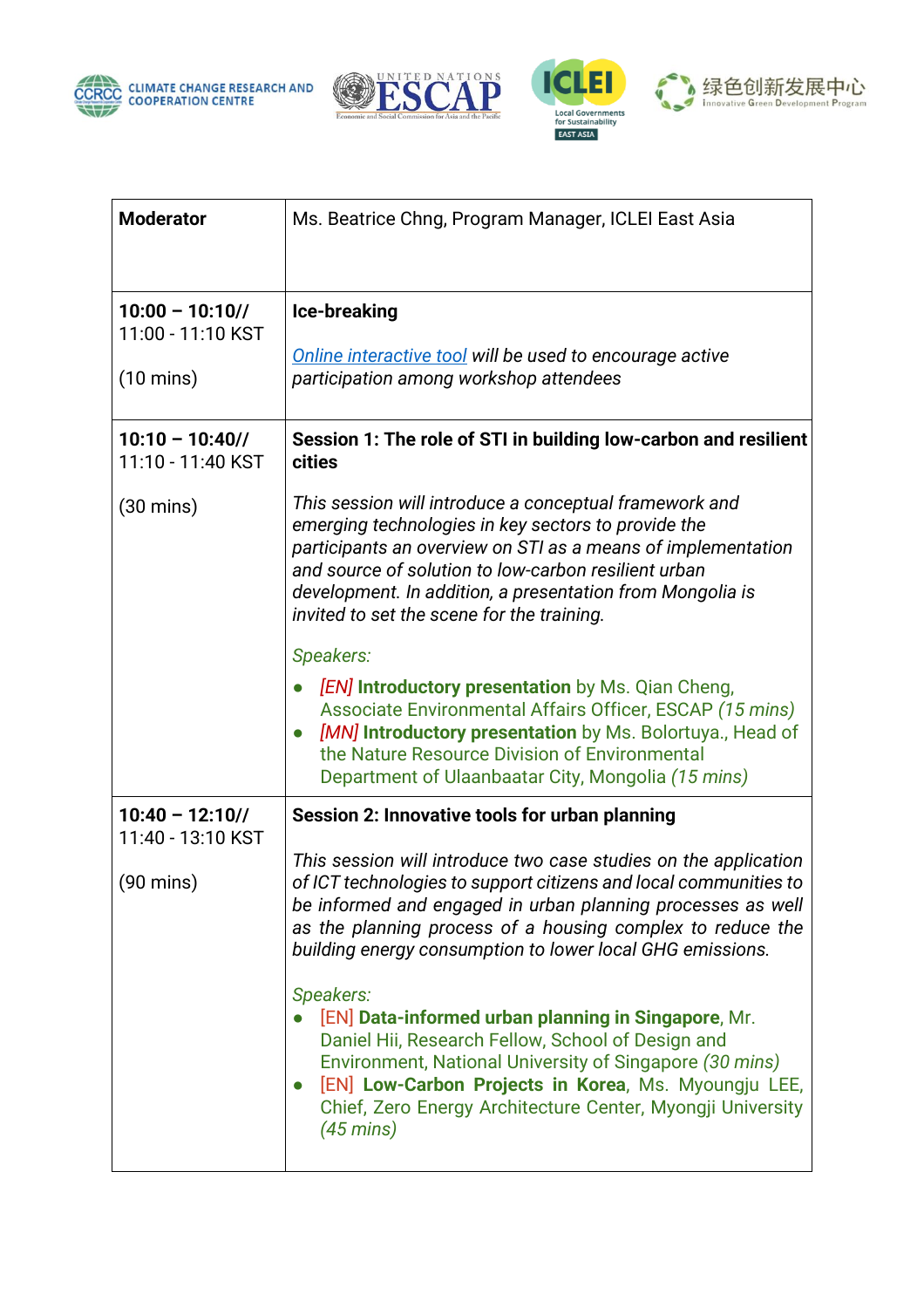







|                                          | <b>Joint discussion</b> (15 mins)                                                                                                                                                                                                                                                                                                                                                                                                                                                                    |
|------------------------------------------|------------------------------------------------------------------------------------------------------------------------------------------------------------------------------------------------------------------------------------------------------------------------------------------------------------------------------------------------------------------------------------------------------------------------------------------------------------------------------------------------------|
|                                          | Guiding questions:<br>What are the main challenges faced by urban planning?<br>Have any ICT measures been applied for urban planning in<br>$\bullet$<br>cities?<br>How can building efficiency be considered in the planning<br>$\bullet$<br>process of a housing complex?<br>How to address specific urban challenges through a long-<br>$\bullet$<br>term urban planning process?<br>What are some of the active and passive technologies that<br>$\bullet$<br>can be considered for the locality? |
| $12:10 - 13:20$ //                       | <b>Lunch break</b>                                                                                                                                                                                                                                                                                                                                                                                                                                                                                   |
| 13:10 - 14:20 KST<br>$(70 \text{ mins})$ | All participants should be back by 13:15 (UB)                                                                                                                                                                                                                                                                                                                                                                                                                                                        |
| $13:20 - 14:50$<br>14:20 - 15:50 KST     | <b>Session 3: Sustainable mobility and ICT</b>                                                                                                                                                                                                                                                                                                                                                                                                                                                       |
| $(90 \text{ mins})$                      | This session will set the tone for sustainable urban mobility<br>planning by looking at the public transportation planning journey<br>of Seoul city. The session will focus on the public transportation<br>reform, public bike-sharing system, and the role of technology in<br>urban mobility in Seoul city.                                                                                                                                                                                       |
|                                          | Speakers:                                                                                                                                                                                                                                                                                                                                                                                                                                                                                            |
|                                          | [KR] Seoul public bike-sharing Ttareungyi, Mr. Jin Woo<br>$\bullet$<br>JUN, Operation Team Manager, Public Bicycle<br>Management Office, Seoul Facilities Corporation (15 mins)<br>[EN] Hydrogen-use in transportation, Mr. Young In KWON,<br>The Korea Transport Institute (KOTI), Sejong City, Korea<br>$(15 \text{ mins})$<br><b>[KR] Seoul Advanced Traffic Management System, Ms.</b><br>Soo Jin LEE, Director, Traffic Information Division, Seoul<br>Metropolitan Government (45 mins)        |
|                                          | <b>Joint discussion (15 mins)</b>                                                                                                                                                                                                                                                                                                                                                                                                                                                                    |
|                                          | Guiding questions:                                                                                                                                                                                                                                                                                                                                                                                                                                                                                   |
|                                          | What are the main challenges and opportunities faced by<br>implementing ITS in transport planning?                                                                                                                                                                                                                                                                                                                                                                                                   |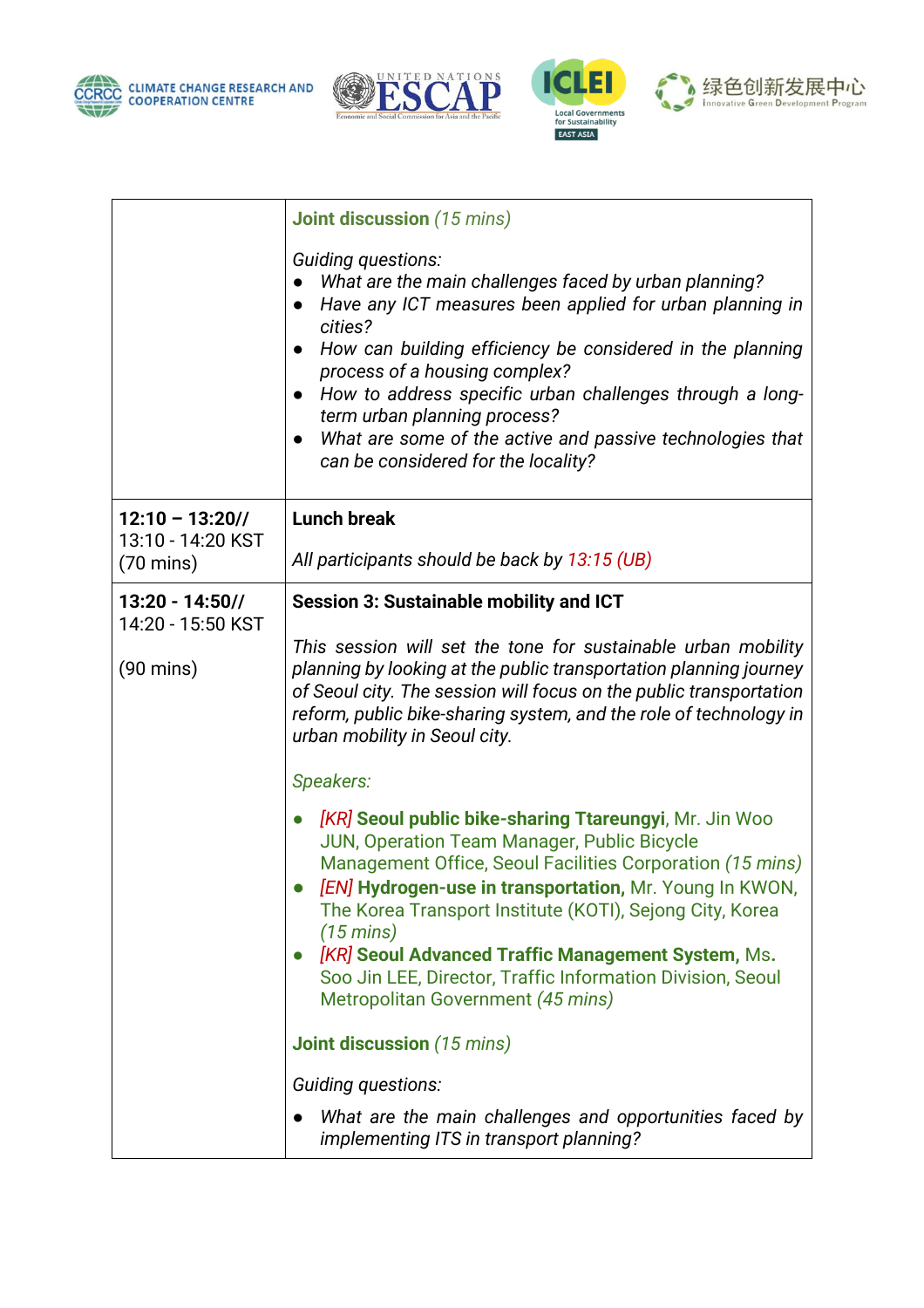







|                                                             | What is the current thinking on public bike-sharing systems<br>$\bullet$<br>in major cities in Mongolia?<br>Compare the different transportation modes and what<br>$\bullet$<br>makes sense for UB (the different transport mix and the cost-<br>benefit analysis)?<br>How to address transport emissions in terms of GHG and air<br>$\bullet$<br>pollution? |
|-------------------------------------------------------------|--------------------------------------------------------------------------------------------------------------------------------------------------------------------------------------------------------------------------------------------------------------------------------------------------------------------------------------------------------------|
| $14:50 - 15:00$<br>15:50 - 16:00 KST<br>$(10 \text{ mins})$ | <b>Tea Break</b>                                                                                                                                                                                                                                                                                                                                             |
| $15:00 - 16:00$<br>16:00 - 17:00 KST                        | Session 4: Clean energy solutions to sustainable living<br>environment                                                                                                                                                                                                                                                                                       |
| $(60 \text{ mins})$                                         | This session will introduce two distinct case studies that both<br>transformed the urban space $-$ one from land degradation into<br>a sustainable and eco-friendly oasis in the desert region in<br>Kubuqi, Inner Mongolia, China, and the other is 100% solar<br>energy powered houses in Seoul.                                                           |
|                                                             | Speakers:<br><b>[EN] Elion Group Three-in-One PV Project for Clean</b><br>Energy and Eco-Restoration, Kubuqi Desert, Mr. CAI<br>Mantang, Associate Professor and Deputy Director, Beijing<br>Development Institute, Peking University (20 mins)<br>[KR] Sungdaegol's Local Energy Transition Drive, Ms.                                                      |
|                                                             | Soyoung KIM, President, Seongdaegol Maeul Dot<br>Cooperative (20 mins)<br><b>Joint discussion</b> (20 mins)                                                                                                                                                                                                                                                  |
|                                                             | Guiding questions:                                                                                                                                                                                                                                                                                                                                           |
|                                                             | How to plan for a long-term climate action plan in cities?<br>How does the energy transition support low-carbon and<br>$\bullet$<br>resilient development, with focus on coal transition?<br>What are some of the specific interventions in looking at<br>$\bullet$<br>energy and energy efficiency e.g., the building sector, solar<br>energy               |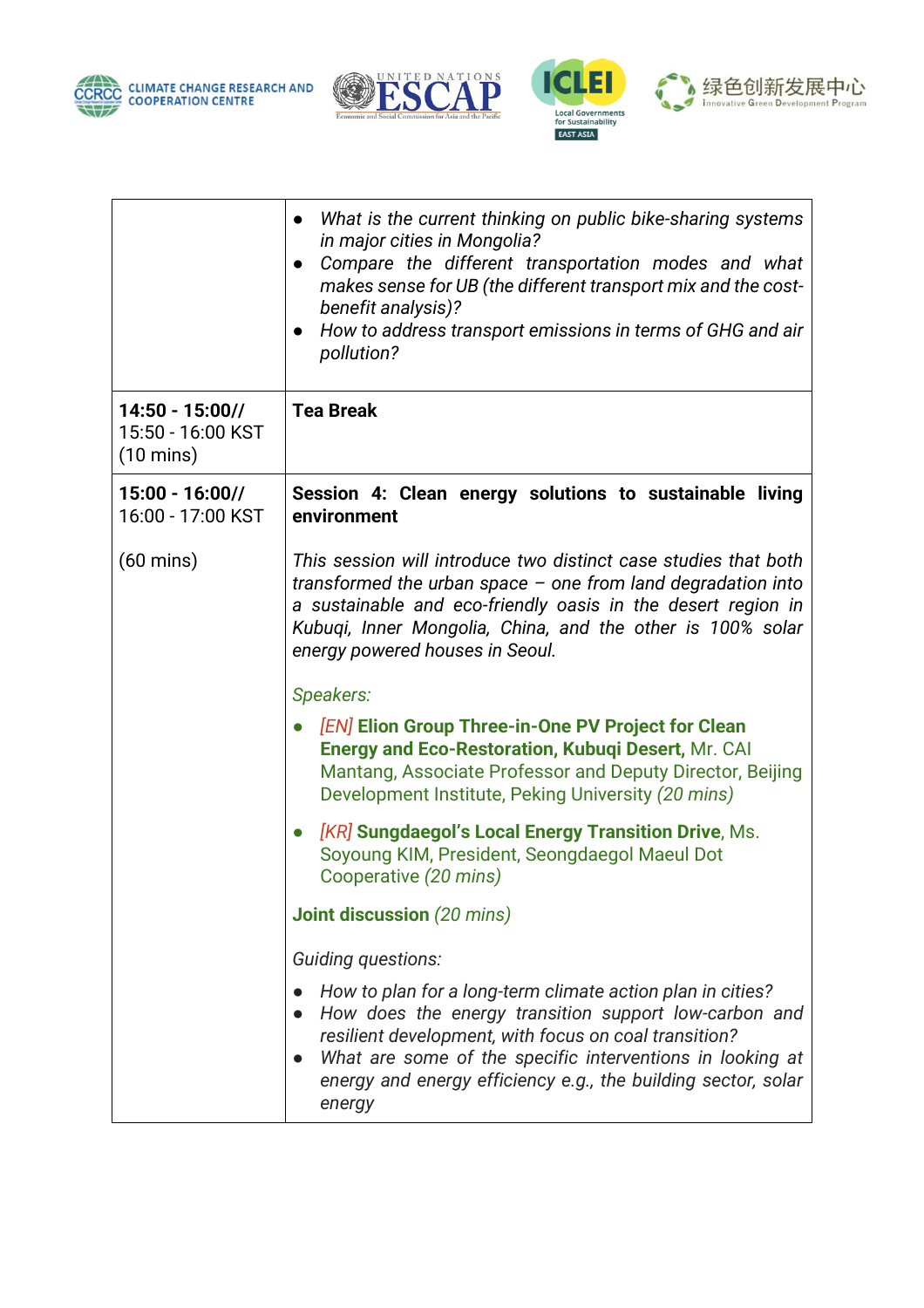







| $16:00 - 17:00$                                                   | Session 5: Transformation from coal to green city                                                                                                                                                                                                                                                                                                                                                                                                                                                                |
|-------------------------------------------------------------------|------------------------------------------------------------------------------------------------------------------------------------------------------------------------------------------------------------------------------------------------------------------------------------------------------------------------------------------------------------------------------------------------------------------------------------------------------------------------------------------------------------------|
| //17:00 - 18:00 KST<br>//09:00 - 10:00 CET<br>$(60 \text{ mins})$ | Coal production and steel manufacturing featured heavily in<br>Essen's past. The city is now transformed into the third greenest<br>city in Germany, winning the European Green Capital 2017 for<br>their impressive work on climate change mitigation and<br>adaptation, local transport, and wastewater, amongst others.<br>This session will dive into Essen's urban transition process at<br>city and district-levels, including the design and operation of the<br>transcity emission trading scheme (ETS). |
|                                                                   | Case studies to be introduced:                                                                                                                                                                                                                                                                                                                                                                                                                                                                                   |
|                                                                   | From Grey to Green Transition, Essen, Germany<br>$\bullet$<br>TRANSCITY Social Emission Trading Scheme, Essen,<br>Germany                                                                                                                                                                                                                                                                                                                                                                                        |
|                                                                   | Speaker:                                                                                                                                                                                                                                                                                                                                                                                                                                                                                                         |
|                                                                   | [EN] Mr. Sebastian Schleht, Strategic Management,<br>Environment Department, City of Essen, Germany (30<br>mins)                                                                                                                                                                                                                                                                                                                                                                                                 |
|                                                                   | <b>Joint discussion (30 mins)</b>                                                                                                                                                                                                                                                                                                                                                                                                                                                                                |
|                                                                   | Guiding questions:                                                                                                                                                                                                                                                                                                                                                                                                                                                                                               |
|                                                                   | Where can cities in Mongolia start on low-carbon<br>development?<br>How did Essen consider SDGs in the planning process?<br>How did Essen address the economy and socio-economic<br>challenges in the urban transition process?<br>How to encourage cross-sectoral collaboration and the<br>institutional structure that made it work?                                                                                                                                                                           |
| Day 2 (GMT+8)                                                     |                                                                                                                                                                                                                                                                                                                                                                                                                                                                                                                  |
| <b>Moderator</b>                                                  | Mr. Merlin Lao, Senior Program Manager, ICLEI East Asia                                                                                                                                                                                                                                                                                                                                                                                                                                                          |
| $9:00 - 9:30$<br>10:00 - 10:30 KST<br>$(30 \text{ mins})$         | Arrival of participants and registration                                                                                                                                                                                                                                                                                                                                                                                                                                                                         |
| $9:30 - 10:30$<br>10:30 - 11:30 KST                               | Session 6: Innovative urban governance                                                                                                                                                                                                                                                                                                                                                                                                                                                                           |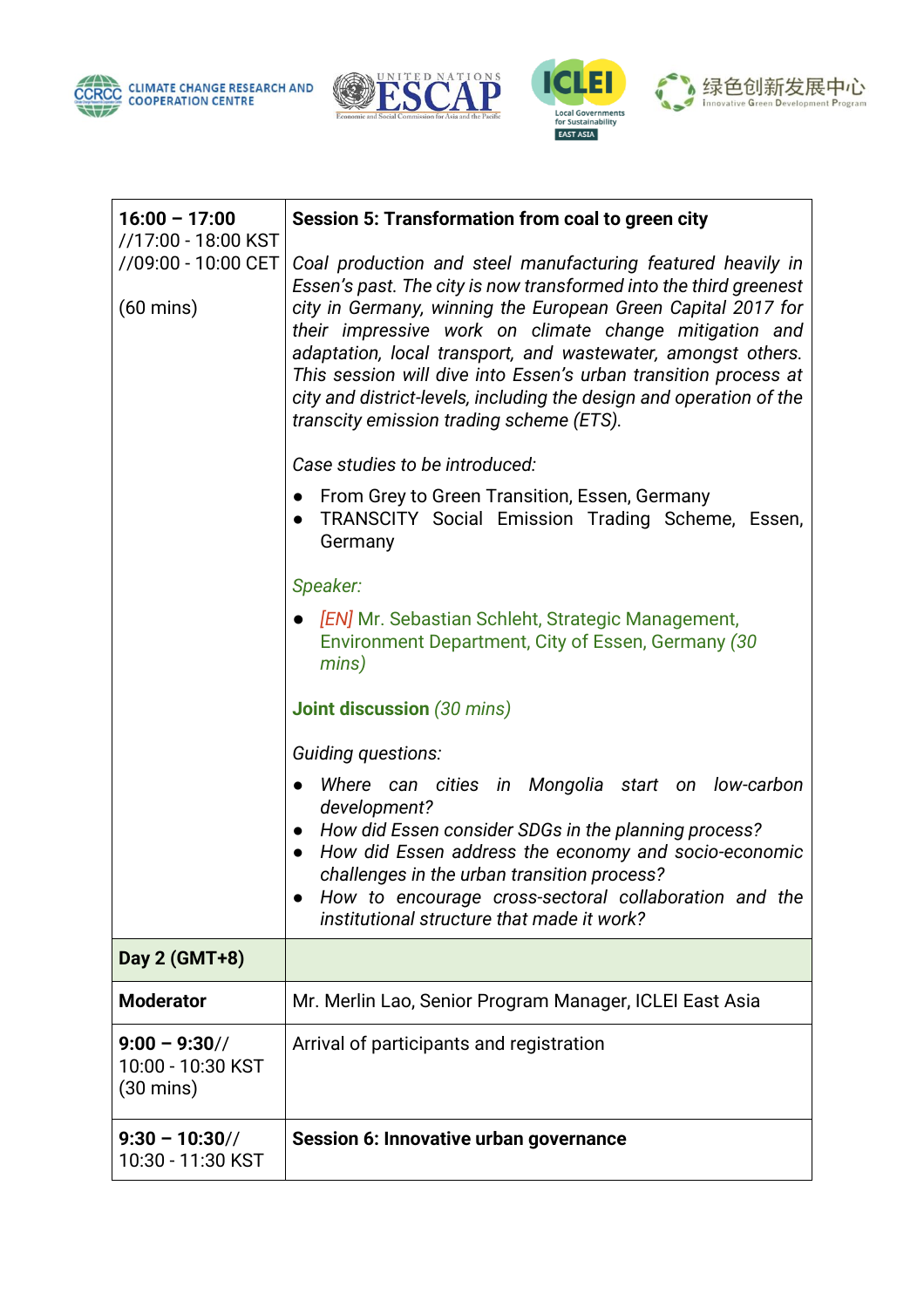







| $(60 \text{ mins})$                                            | This session will look at innovative urban governance<br>approaches to mainstream low carbon and climate resilience<br>planning into different sectoral- and city-level planning by<br>looking at the urban renewal process in Chengdu.<br>Speaker:<br>[CN] Chengdu Urban Renewal, Mr. Rui DING, Chief<br>Engineer of Urban Planning, Director General, Office of<br><b>Technical Consultation and Quality Assessment, Chengdu</b><br>Institute of Planning and Design, Chengdu, China (30 mins)<br><b>Joint discussion</b> (30 mins)<br>Guiding questions:<br>Through the different case studies, what are the main<br>challenges and takeaways in terms of urban governance<br>structure?<br>What are the main challenges faced by Mongolia?<br>$\bullet$<br>How can the "park city" concept be replicated to Mongolia in<br>terms of innovative urban governance and integrated<br>planning? |
|----------------------------------------------------------------|-------------------------------------------------------------------------------------------------------------------------------------------------------------------------------------------------------------------------------------------------------------------------------------------------------------------------------------------------------------------------------------------------------------------------------------------------------------------------------------------------------------------------------------------------------------------------------------------------------------------------------------------------------------------------------------------------------------------------------------------------------------------------------------------------------------------------------------------------------------------------------------------------|
| $10:30 - 10:50$ //<br>11:30 - 11:50 KST<br>$(20 \text{ mins})$ | <b>Tea Break</b>                                                                                                                                                                                                                                                                                                                                                                                                                                                                                                                                                                                                                                                                                                                                                                                                                                                                                |
| $10:50 - 12:20$ //<br>11:50 - 13:20 KST                        | Session 7: Innovation on solid waste management                                                                                                                                                                                                                                                                                                                                                                                                                                                                                                                                                                                                                                                                                                                                                                                                                                                 |
| $(90 \text{ mins})$                                            | This session will introduce two cases of local governments<br>achieving low carbon and resilient development through<br>innovation in the waste management sector.                                                                                                                                                                                                                                                                                                                                                                                                                                                                                                                                                                                                                                                                                                                              |
|                                                                | Case studies to be introduced:                                                                                                                                                                                                                                                                                                                                                                                                                                                                                                                                                                                                                                                                                                                                                                                                                                                                  |
|                                                                | Xuzhou Solid Waste Utilization, Xuzhou City, China (how to<br>use low carbon tech to recycle and reuse as building<br>materials)                                                                                                                                                                                                                                                                                                                                                                                                                                                                                                                                                                                                                                                                                                                                                                |
|                                                                | Biogas from food wastes to electricity, Incheon, South Korea                                                                                                                                                                                                                                                                                                                                                                                                                                                                                                                                                                                                                                                                                                                                                                                                                                    |
|                                                                | Speakers:                                                                                                                                                                                                                                                                                                                                                                                                                                                                                                                                                                                                                                                                                                                                                                                                                                                                                       |
|                                                                | [CN] Circular Economy of Bulk Solid Waste Utilization as<br><b>Building Materials and Analysis of Carbon Reduction</b><br>Benefits In Xuzhou, Mr. Hao CUI, Chinese Academy of                                                                                                                                                                                                                                                                                                                                                                                                                                                                                                                                                                                                                                                                                                                   |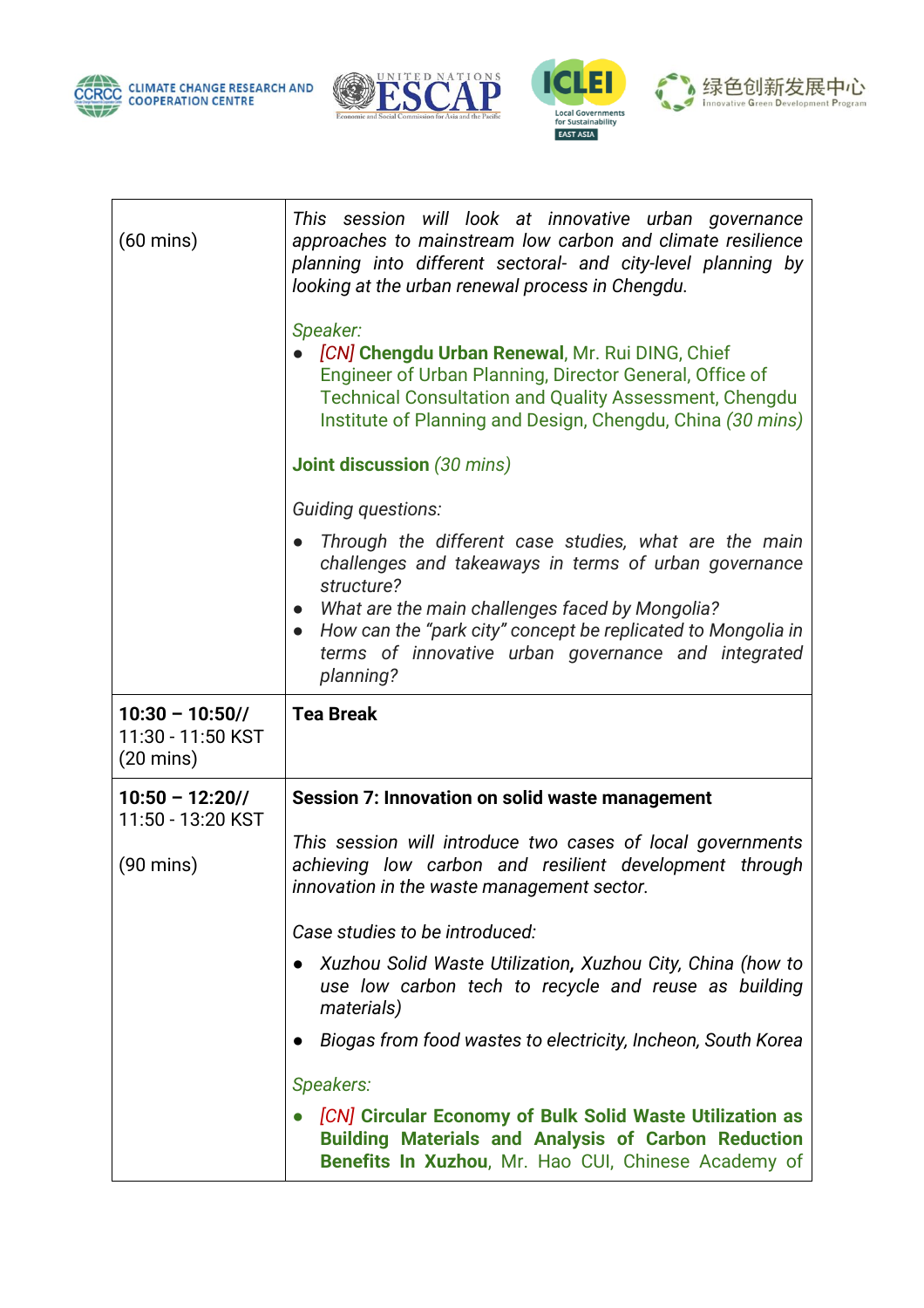







|                                            | Sciences University, Jiangsu Zhenfeng Environmental<br>Protection Group Co., Ltd. (30 mins)<br><b>[EN] Waste to Energy Facilities in Sudokwon Landfill</b><br>$\bullet$<br>Corporation, Mr. Heedong Kwon, Head of Climate Change<br>Department, SUDOKWON Landfill Site Management Corp.<br>(30 mins) https://olc.worldbank.org/content/solid-waste-                                                                                                                                                                                                   |
|--------------------------------------------|-------------------------------------------------------------------------------------------------------------------------------------------------------------------------------------------------------------------------------------------------------------------------------------------------------------------------------------------------------------------------------------------------------------------------------------------------------------------------------------------------------------------------------------------------------|
|                                            | management-swm-korea-learning-4-waste-energy-facilities-<br>sudokwon-landfill                                                                                                                                                                                                                                                                                                                                                                                                                                                                         |
|                                            | <b>Joint discussion</b> (25 mins)                                                                                                                                                                                                                                                                                                                                                                                                                                                                                                                     |
|                                            | Guiding questions:                                                                                                                                                                                                                                                                                                                                                                                                                                                                                                                                    |
|                                            | What are the technologies to address solid waste?<br>How to apply circular economy approaches to waste<br>$\bullet$<br>management?                                                                                                                                                                                                                                                                                                                                                                                                                    |
|                                            | What are some of the challenges faced by Mongolia on solid<br>waste management?<br>What are other international best practices?                                                                                                                                                                                                                                                                                                                                                                                                                       |
| $12:20 - 13:30$                            | <b>Lunch break</b> $13:20 - 14:30$ KST// (70 mins)                                                                                                                                                                                                                                                                                                                                                                                                                                                                                                    |
| 13:20 - 14:30 KST//<br>$(70 \text{ mins})$ |                                                                                                                                                                                                                                                                                                                                                                                                                                                                                                                                                       |
| $13:30 - 15:00$<br>14:30 - 16:00 KST       | Session 8: Enhancing climate resilience in urban systems                                                                                                                                                                                                                                                                                                                                                                                                                                                                                              |
| $(90 \text{ mins})$                        | This session will highlight key STI approaches for making cities<br>resilient. It will first introduce the overall Sponge City Program in<br>China so that participants will be able to see how to leverage on<br>STI to create a practical solution and governance structure. It will<br>then introduce relevant case study in Guangming New District of<br>Shenzhen City, China, on how the Sponge City program enhances<br>the resilience and adaptability in the built environment as well as<br>strengthening nature-based infrastructure (NbS): |
|                                            | Speakers:<br>[EN] Sustainable urban water management strategies in<br>Chinese cities: the Sponge City Program in China, Mr. Faith<br>Ka Shun Chan, Associate Professor, University of<br>Nottingham (30 mins)<br>[CN] The Sponge City Pilot programme in Guangming<br>District, Mr. Weizhen TANG, Water Affairs Bureau of<br>Guangming District, Shenzhen, China (25 mins)                                                                                                                                                                            |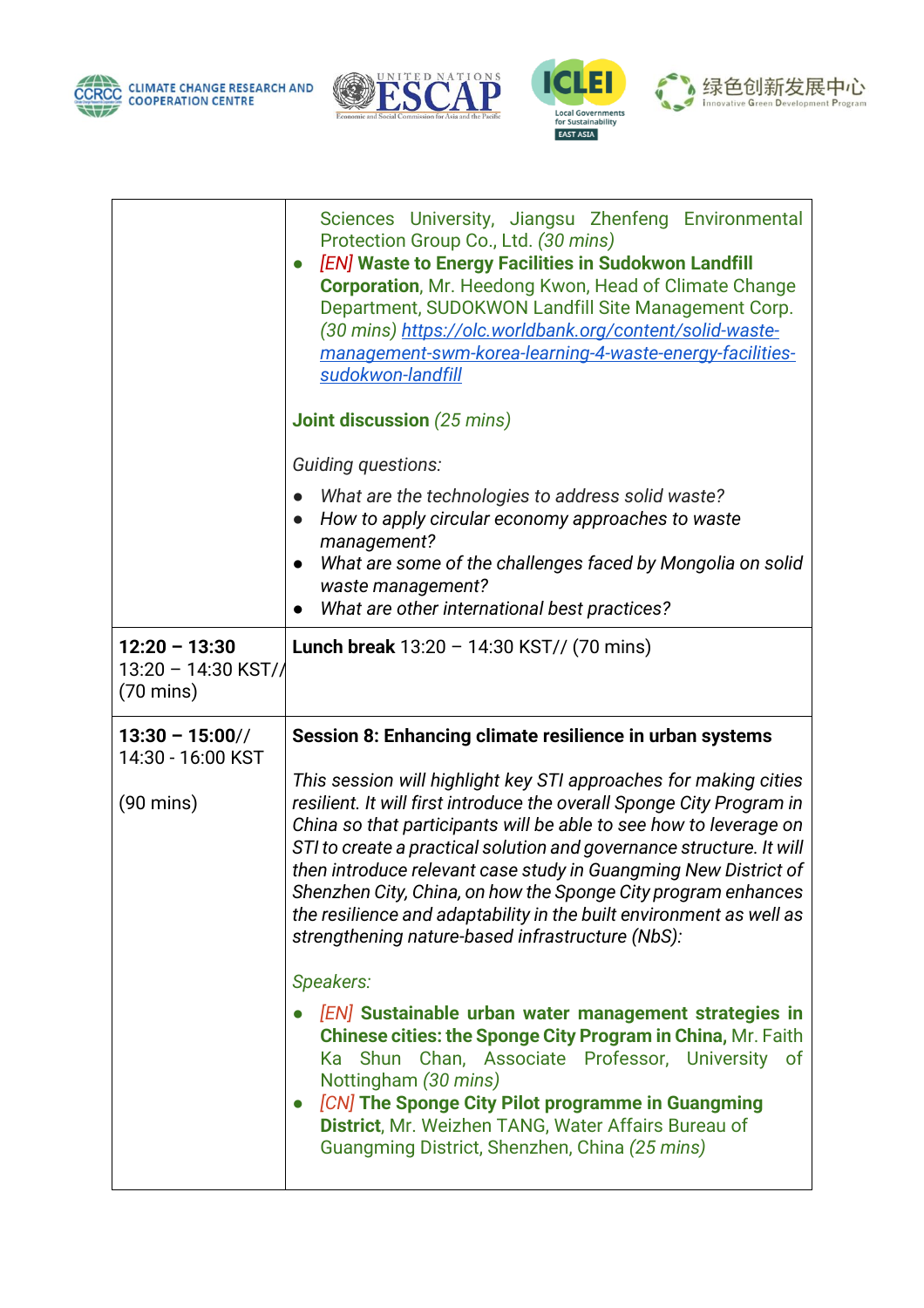







|                                                             | <b>Joint discussion</b> (30 mins)                                                                                                                                                                                                                                                                                                                                                                                                                                                                                           |
|-------------------------------------------------------------|-----------------------------------------------------------------------------------------------------------------------------------------------------------------------------------------------------------------------------------------------------------------------------------------------------------------------------------------------------------------------------------------------------------------------------------------------------------------------------------------------------------------------------|
|                                                             | Guiding questions:                                                                                                                                                                                                                                                                                                                                                                                                                                                                                                          |
|                                                             | What is climate resilience in urban systems?<br>$\bullet$<br>What are the key resilience challenges that participating<br>cities face in Mongolia?<br>How can green and blue infrastructure be applied to<br>strengthen climate resilience? Examples of NbS and<br>adaptation strategies<br>What are the institutional structure and financing<br>mechanisms that worked in Chinese cities that can be<br>transferable?                                                                                                     |
| $15:00 - 15:10$<br>16:00 - 16:10 KST<br>$(10 \text{ mins})$ | <b>Tea Break</b>                                                                                                                                                                                                                                                                                                                                                                                                                                                                                                            |
| $15:10 - 16:40/$<br>16:00 - 17:40 KST                       | <b>Brainstorm: Way forward</b>                                                                                                                                                                                                                                                                                                                                                                                                                                                                                              |
| $(90 \text{ mins})$                                         | This session will reflect on the key conclusions and learnings<br>from the two-day discussion and discuss what are the practical<br>short-, mid-, and long-term actions that can be addressed<br>together with the stakeholders presented. The session will also<br>introduce the North-East Asian Low Carbon Cities Platform<br>(NEA-LCCP) and brainstorm the areas of interest and modalities<br>for engaging Mongolian cities in NEA-LCCP.<br>Brainstorm areas of focus for future action: via Menti survey (15<br>mins) |
|                                                             | Moderated discussion based on the survey results (60 mins):<br>Presentation of the results<br>What are some of the 2022 goals that cities presented at the<br>training want to achieve?<br>What are the long-term goals and what are the main<br>challenges to achieve?<br>How can international partners support?<br>$\bullet$<br>What are the priority areas of interest for city-to-city<br>cooperation?                                                                                                                 |
| $16:40 - 17:10$<br>17:40 - 18:10 KST                        | <b>Closing session</b><br>Speakers from:                                                                                                                                                                                                                                                                                                                                                                                                                                                                                    |